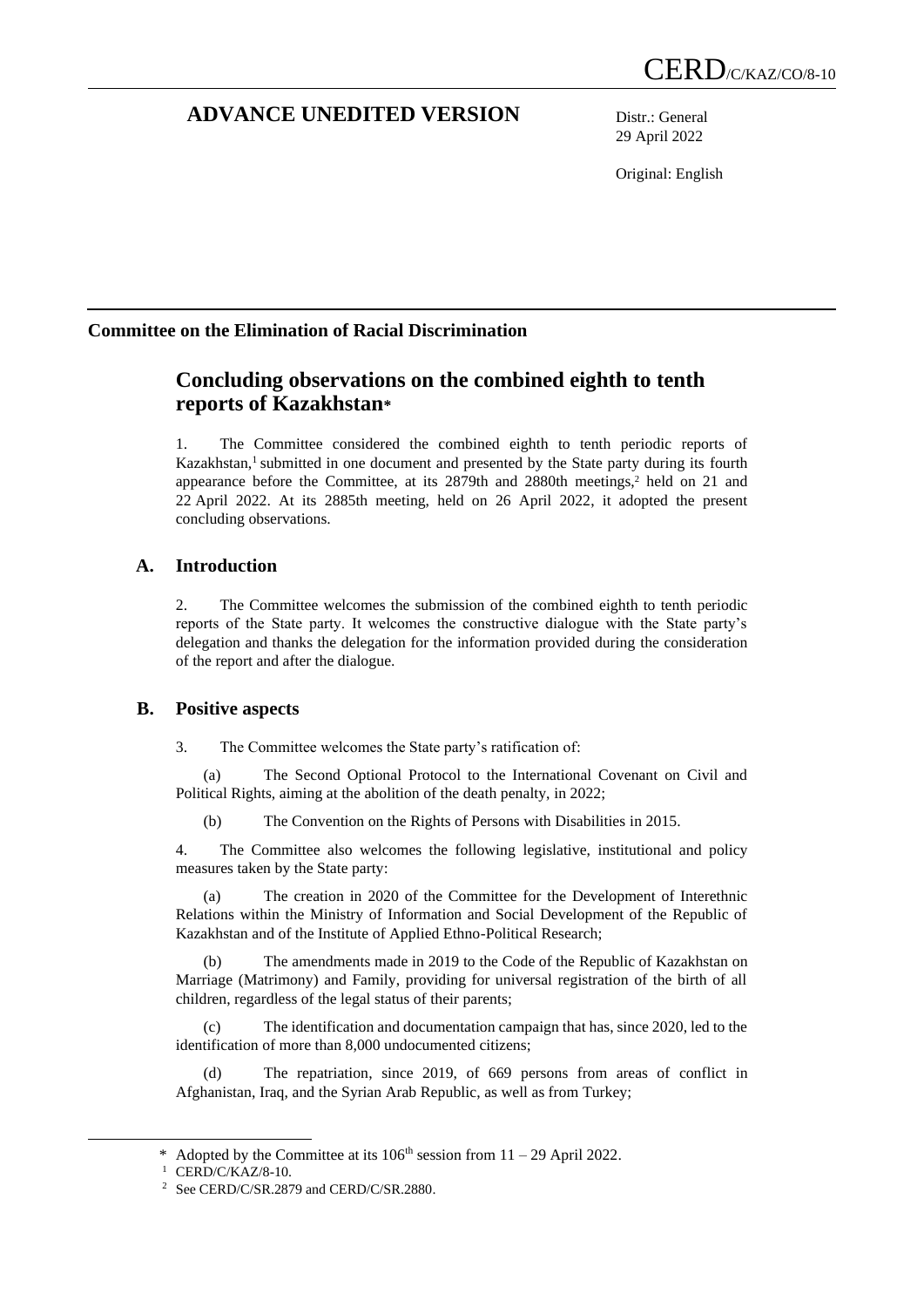(e) The adoption in 2018 of the Law On the Victims Compensation Fund, which enables victims of crimes related to trafficking in persons to receive financial compensation.

# **C. Concerns and recommendations**

# **Statistics**

5. The Committee regrets the lack of comprehensive statistics provided on the social and economic situation of the ethnic groups living in the State party, including on persons of African descent (arts. 1- 2).

**6. The Committee recommends that the State party develop a mechanism to regularly collect reliable statistics on the social and economic situation of the ethnic groups living in the State party, including on persons of African descent, in particular on education, employment, health and housing. The Committee also recommends that such statistics be published regularly and that the State party include them in its next periodic report.**

# **Anti-discrimination legislation**

7. While noting that the Constitution and a number of sectoral laws include provisions prohibiting racial discrimination, the Committee remains concerned by the lack of a comprehensive anti-discrimination legislation, which includes a definition of direct and indirect discrimination and establishes liability for acts of racial discrimination in all areas of life. The Committee is also concerned that the Labour Code has not been amended to explicitly prohibit discrimination based on colour (arts. 1-2).

**8. Recalling its previous recommendation<sup>3</sup> , the Committee recommends that the State party adopt a comprehensive anti-discrimination law, including a definition of direct and indirect discrimination, in line with article 1, paragraph 1, of the Convention. The Committee also recommends that the Labour Code in the State party be amended to explicitly prohibit discrimination based on colour.**

# **The Convention in domestic law**

9. While noting the information provided by the State party that the Convention is directly applicable in its domestic legal order, the Committee is concerned by the lack of information on how the State party has ensured the application of provisions of the Convention that require implementing legislation (art. 2).

**10. The Committee recommends that the State party review its national legislation to ensure that all provisions of the Convention can be applied by or invoked before domestic courts. The Committee also recommends that the State party ensure that members of the legislature, judges, magistrates, lawyers, and other relevant officials are systematically trained on the provisions of the Convention.** 

# **Intersecting forms of discrimination**

11. The Committee is concerned by reports of intersecting forms of discrimination based on race, colour, descent or national or ethnic origin, and other grounds such as religion, gender, age, disability, and sexual orientation (arts. 1–2 and 5).

**12. The Committee recommends that the State party take legislative and policy measures to combat all forms of racial discrimination according to article 1 of the Convention intersecting with discrimination based on other grounds such as religion, gender, age, disability, and sexual orientation.**

# **National human rights institutions**

13. While welcoming that the State party has strengthened the Commissioner for Human Rights (Ombudsperson), the Committee remains concerned by reports that the institution of

<sup>&</sup>lt;sup>3</sup> CERD/C/KAZ/CO/6-7, para. 6.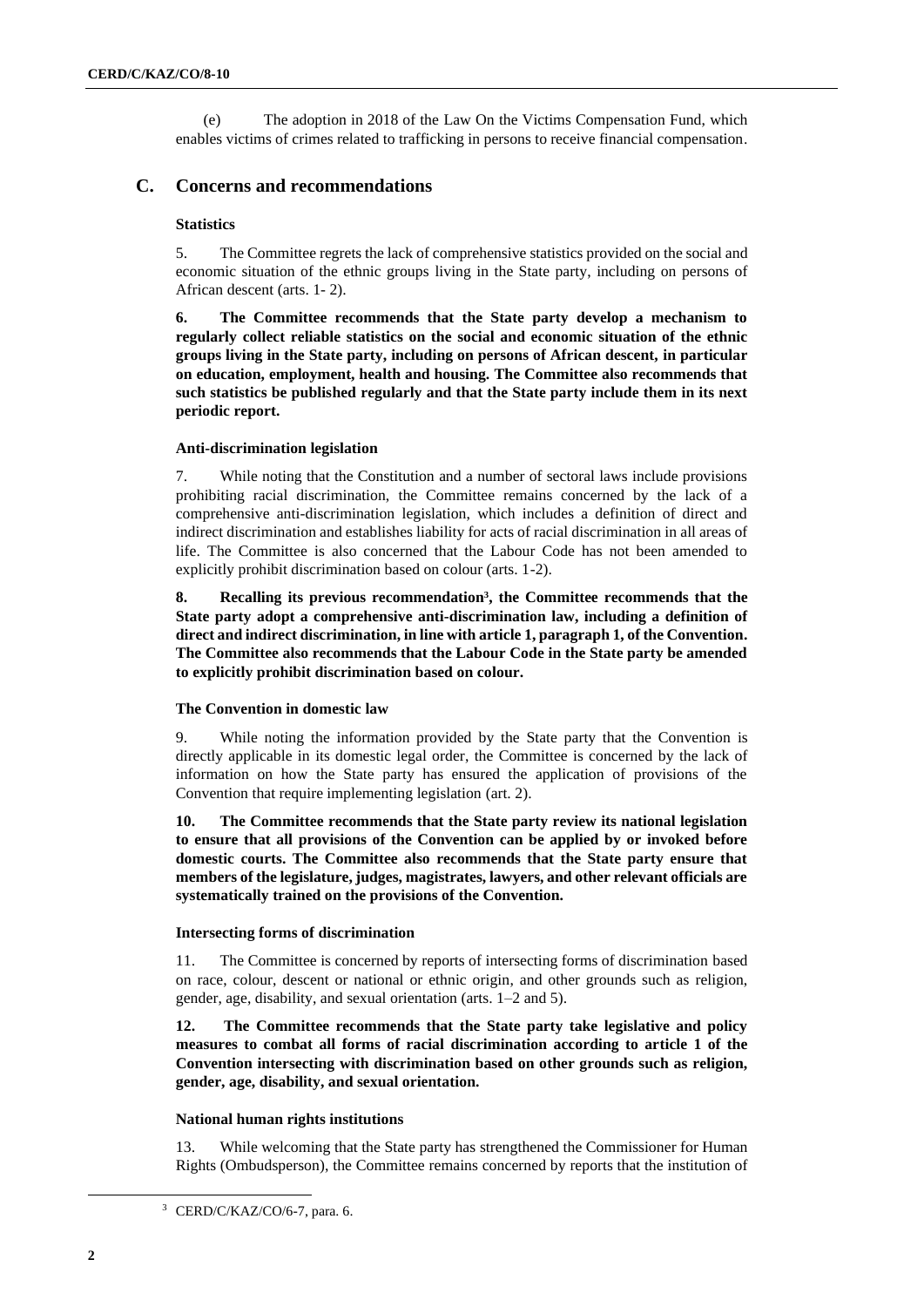the Commissioner is not in full compliance with the principles relating to the status of national institutions for the promotion and protection of human rights (the Paris Principles), and that the Commissioner is not fully independent. The Committee is also concerned that the activities of the Commissioner to address racial discrimination are insufficient (art. 2).

**14. The Committee recommends that the State party strengthen the Commissioner for Human Rights' independence and ensure that it is able to carry out its mandate in full compliance with the principles relating to the status of national institutions for the promotion and protection of human rights (the Paris Principles). The Committee also recommends that the State party take steps to ensure that the Commissioner is enabled to effectively analyse and address racial discrimination, including systemic racial discrimination. The Committee further recommends that reports on the Commissioner's activities against racial discrimination be published on a regular basis.**

#### **Freedom of expression**

15. The Committee is concerned that the overly broad provisions of article 174 of the Criminal Code, including on incitement of social, ethnic, tribal, racial, class or religious discord, may lead to unnecessary or disproportionate interference with the right to freedom of expression, including of ethnic minority groups. The Committee is also concerned that article 13 of the Media Act may disproportionality interfere with the right to freedom of expression of the media (art. 4-5).

**16. The Committee recommends that the State party clearly define and review the criminal offences in article 174 of the Criminal Code, and ensure that penalties foreseen do not result in unnecessary and disproportionate interference with the right to freedom of expression of human rights defenders, in particular those from ethnic minority groups. The Committee also recommends that the State party amend the Media Act, so that its provisions do not lead to excessive restrictions on the right to freedom of expression of the media.**

#### **Racist hate speech**

17. The Committee is concerned that racist hate speech on the Internet and on social media against ethnic minority groups is increasing and contributes to ethnic violence in the State party. The Committee is also concerned by the lack of statistics on racist hate speech incidents (art. 4).

**18. The Committee recalls its General recommendation no. 35 (2013) on combating racist hate speech and recommends that the State party:** 

**(a) Improve and increase measures to monitor, combat, and, as appropriate, investigate and prosecute racist hate speech incidents on the Internet and on social media, while ensuring that such measures are balanced with the right to freedom of expression, and that it work with Internet service providers to this end;**

**(b) Expedite the planned development of methodological guidelines to address racist hate speech in public discourse;**

**(c) Collect and analyse statistics on racist hate speech and include these in its next periodic report.**

#### **Legislation against incitement to violence and extremist organizations**

19. The Committee reiterates its concern<sup>4</sup> that the State party's Criminal Code is not in full compliance with the requirements of article 4 (a) and (b) of the Convention (art. 4).

20. **The Committee recommends that, in line with article 4 (a) and (b) of the Convention, the State party review its legislation with a view to:** 

**(a) Prohibit incitement to violence against any group of persons based on race, colour, descent, or national or ethnic origin;** 

<sup>4</sup> CERD/C/KAZ/CO/6-7, para. 12.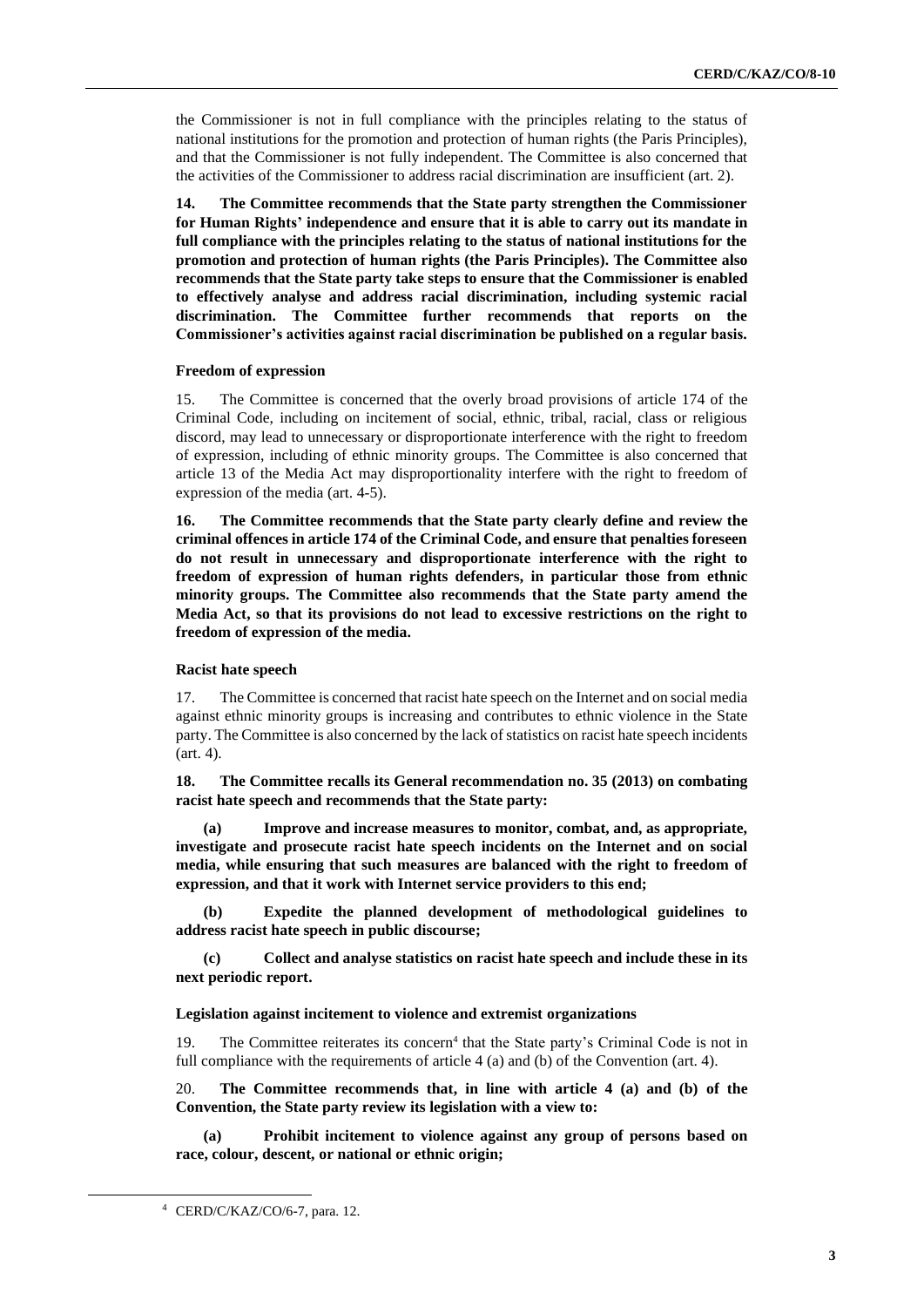**(b) Declare illegal and prohibit organizations, and also organized and all other propaganda activities, which promote and incite racial discrimination;**

#### **(c) Prohibit and punish participation in such organizations or activities.**

# **Tensions among ethnic groups**

21. The Committee is concerned by reports of existing tensions between ethnic groups and of repeated incidents of inter-ethnic violence in the State party. The Committee is also concerned by the lack of open discussion in the State party of racial discrimination, racist hate crimes, and inter-ethnic tensions and conflicts. The Committee notes the shift in the focus of the Assembly of the People of Kazakhstan from organizing cultural events to identifying and resolving inter-ethnic tensions and conflicts, but is concerned that the Assembly is not sufficiently effective in performing these tasks (arts. 4 and 7).

#### **22. The Committee recommends that the State party:**

**(a) Acknowledge the existence of systemic discrimination against ethnic minority groups and of tensions between ethnic groups on its territory, create opportunities for open dialogue between various ethnic groups, and allow for public discussions on ethnic tensions and conflicts;** 

**(b) Increase and strengthen measures to promote inter-ethnic harmony and tolerance and overcome prejudices and negative stereotypes, including in schools and universities and through the media;**

**(c) Ensure that local authorities and law enforcement officials are trained in identifying and resolving ethnic tensions that may lead to violent conflicts;**

**(d) Strengthen the legal and political power of the Assembly of People of Kazakhstan and enable it to be more effective in promoting peaceful coexistence of ethnic groups in the State party and in preventing and addressing ethnic tensions and conflicts, including through mediation.** 

### **Dungan minority**

23. The Committee takes note of reports that the ethnic-based violence against persons belonging to the Dungan community, which occurred in February 2020 in the Korday district, was the result of longstanding ethnic tensions. The Committee is concerned that such tensions and feelings of fear persist in the Dungan community, despite the State party's efforts to address them. The Committee is also concerned by reports that members of the Dungan community did not receive a fair trial and that compensation for damages to Dungan property has been insufficient (arts. 4 -5).

#### **24. The Committee recommends that the State party:**

**(a) Reinforce the measures taken to prevent the occurrence of ethnic-based violence against persons belonging to the Dungan community, including by intensifying its activities to build trust and harmonious relations between the Dungan community and its neighbouring communities;**

**(b) Investigate claims that persons from the Dungan community, who were subject to criminal investigations and proceedings related to the violent events of February 2020, did not receive a fair trial, and establish responsibilities including with regard to possible instigators;** 

**(c) Provide adequate compensation to Dungan victims of the violent events of February 2020, including for vehicles that were lost and cattle that was stolen during the events.**

#### **Roma**

25. While noting that all citizens in the State party have the same rights by law and that authorities have received no complaints of racial discrimination against Roma, the Committee regrets the lack of information on their social and economic situation that could indicate whether discrimination against Roma takes place in practice (art. 5).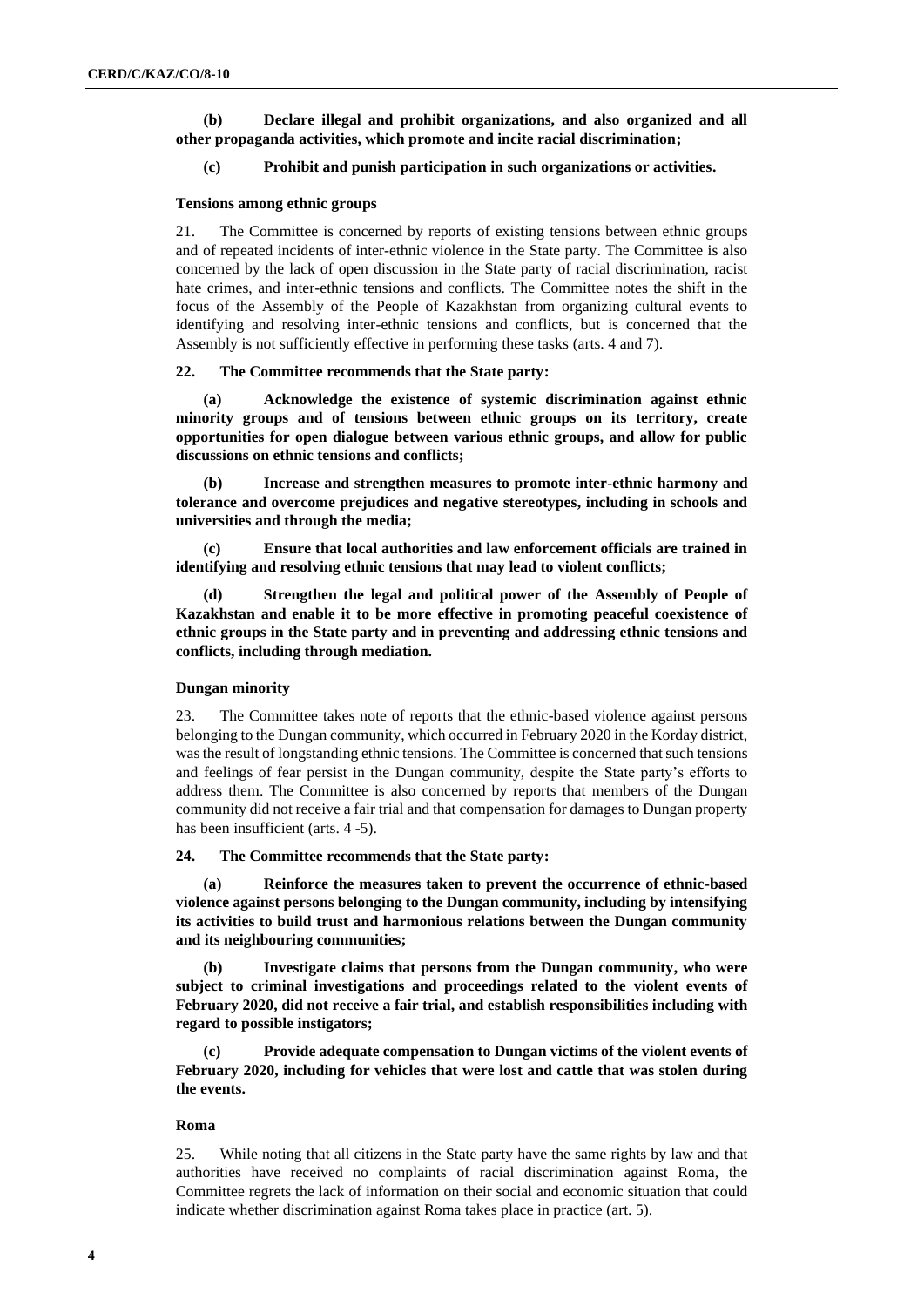**26. In light of its general recommendation No. 27 (2000) on discrimination against Roma, the Committee recommends that the State party develop and encourage appropriate modalities of communication and dialogue between Roma communities and central and local authorities, with a view to receiving reliable information about any discrimination that Roma face. The Committee also recommends that the State party include, in its next periodic report, statistics about the Roma communities within its jurisdiction, including statistics about Roma participation in political life and about their economic, social and cultural situation, including from a gender perspective.**

#### **Kazakh identity**

27. The Committee is concerned by reports of an official discourse, including in school curricula, which makes a distinction between autochthonous ethnic Kazakhs, and other ethnic groups that are referred to as "guests", and which leads to feelings of exclusion among ethnic minority groups. The Committee is also concerned by information of tensions resulting from a policy of encouraging the repatriation of ethnic Kazakhs to certain regions in the country (arts. 2, 4 and 5).

**28. The Committee recommends that the State party ensure that it does not promote an official discourse that divides and leads to feelings of exclusion among ethnic groups. The Committee also recommends that the State party ensure that no discrimination results from its programmes to repatriate ethnic Kazakhs, and that any ethnic tensions anticipated or resulting from such repatriations are addressed effectively.** 

#### **Minorities in political and public affairs**

29. The Committee is concerned that ethnic minorities are poorly integrated and not represented proportionately in public decision-making bodies and in the civil service (art. 5).

**30. The Committee recommends that the State party ensure fair and equitable representation of ethnic minorities, including women with ethnic minority background, in public decision-making bodies and in the civil service, including through special measures and by identifying and removing barriers that members of ethnic minorities face in this respect. The Committee also recommends that the State party create awareness among ethnic minorities of the importance of their participation in political life and in the civil service.**

#### **Education**

31. The Committee is concerned by reports that children whose parents do not possess valid registration or other documents have difficulty accessing primary and secondary education. The Committee is also concerned by the low number of students with ethnic minority background in postsecondary education (art. 5).

**32. The Committee recommends that the State party ensure that all children in its territory enjoy the right to education in practice without discrimination, irrespective of whether their parents have a legal status in the State party. The Committee also recommends that the State party take measures to support students with ethnic minority background to access postsecondary education and that it periodically evaluate the effectiveness of such measures.**

#### **Minority languages**

33. While noting the State party's approach of promoting trilingualism (Kazakh, Russian, English), the Committee is concerned that this policy may have led to the marginalization of ethnic minority languages. The Committee is further concerned by the insufficient availability of pre-schools and kindergartens with instruction in ethnic minority languages (art. 5).

**34. The Committee recommends that the State party ensure that sufficient opportunities exist for children from ethnic minorities to learn, and be educated in, their mother tongues, including in pre-schools and kindergartens, with an adequate amount of schools, professional staff, and textbooks provided.**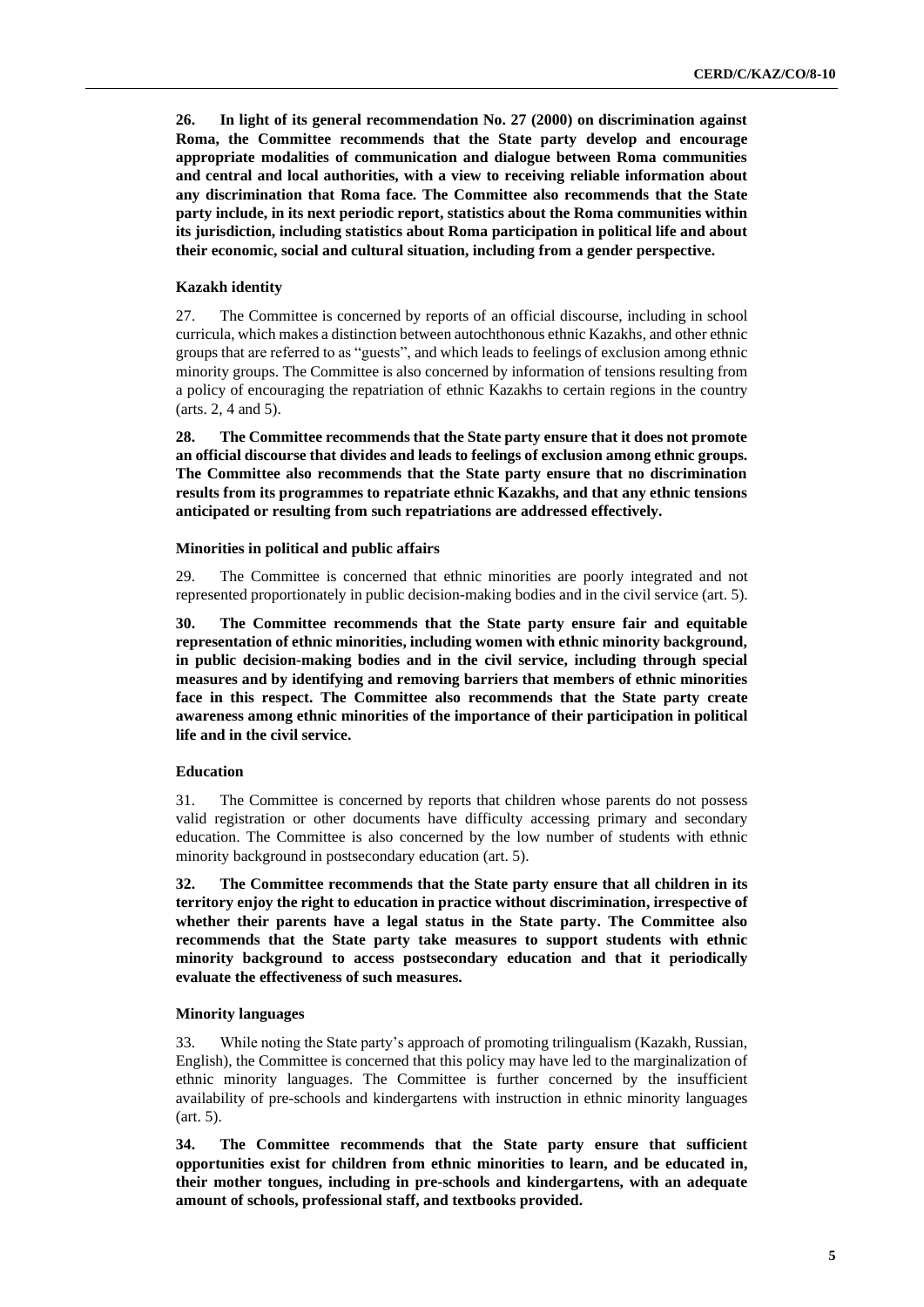# **Migrant workers**

35. The Committee is concerned by reports that migrant workers face abuse and are subjected to poor and hazardous working conditions. The Committee is also concerned that irregular and undocumented migrants, including children and pregnant women, do not have access to healthcare beyond emergency treatment (art. 5).

**36. The Committee recommends that the State party increase measures to prevent and fight abuse and exploitation of migrant workers, including by increasing labour inspections. The Committee also recommends that the State party ensure that all migrant workers, regardless of their status, have access to minimum standards with regards to economic, social and cultural rights, including adequate health care.**

### **Human Trafficking**

37. The Committee is concerned that there is no dedicated law against human trafficking in the State party. The Committee is also concerned that despite the State party's efforts to fight human trafficking, the number of persons subjected to forced labour and sexual exploitation continues to grow. The Committee is further concerned by reports of complicity among some law enforcement officers in human trafficking (art. 5).

**38. The Committee recommends that the State party develop and adopt a law to prevent and fight human trafficking. The Committee also recommends that the State party further strengthen and effectively enforce existing legislation and measures against slavery and slavery-like practices, including by ensuring effective investigation and prosecution of trafficking cases, including against law enforcement officers.**

#### **Refugees and asylum seekers**

39. The Committee is concerned:

(a) By reports that applications for asylum of certain nationalities are sometimes denied based on political and security considerations;

(b) About the absence of information on a practical mechanism for the referral of refugees from the border authorities to the competent State agency within the territory of the State party;

(c) That there are no provisions for subsidiary protection for persons who are not given refugee status, but nonetheless are unable to return to their country of origin due to other compelling reasons, leaving them unable to enjoy a number of basic human rights without discrimination;

(d) That refugees are only granted one-year temporary residency, which results in difficulties in finding employment in the formal sector of the economy and in receiving a number of public allowances (art. 5).

# **40. The Committee recommends that the State party:**

**(a) Take measures to ensure that all asylum applications, regardless of nationality and background of the applicant, are processed in line with international law, in particular with the principle of non-refoulement;**

**(b) Establish a referral procedure for the Migration Police Departments and the Border Guard Service at all border points, in compliance with the Committee's previous recommendation<sup>5</sup> and in line with international norms and standards;** 

**(c) Adopt a legislation and take practical measures to ensure that asylumseekers whose requests for asylum have not been granted and all persons who are not formally recognized as refugees, but nonetheless are unable to return to their country of origin due to other compelling reasons, are allowed to stay in the State party until it is safe for them to return, and allow them to exercise and enjoy their economic, social and cultural rights without discrimination;**

<sup>5</sup> CERD/C/KAZ/CO/6-7, paragraph 18.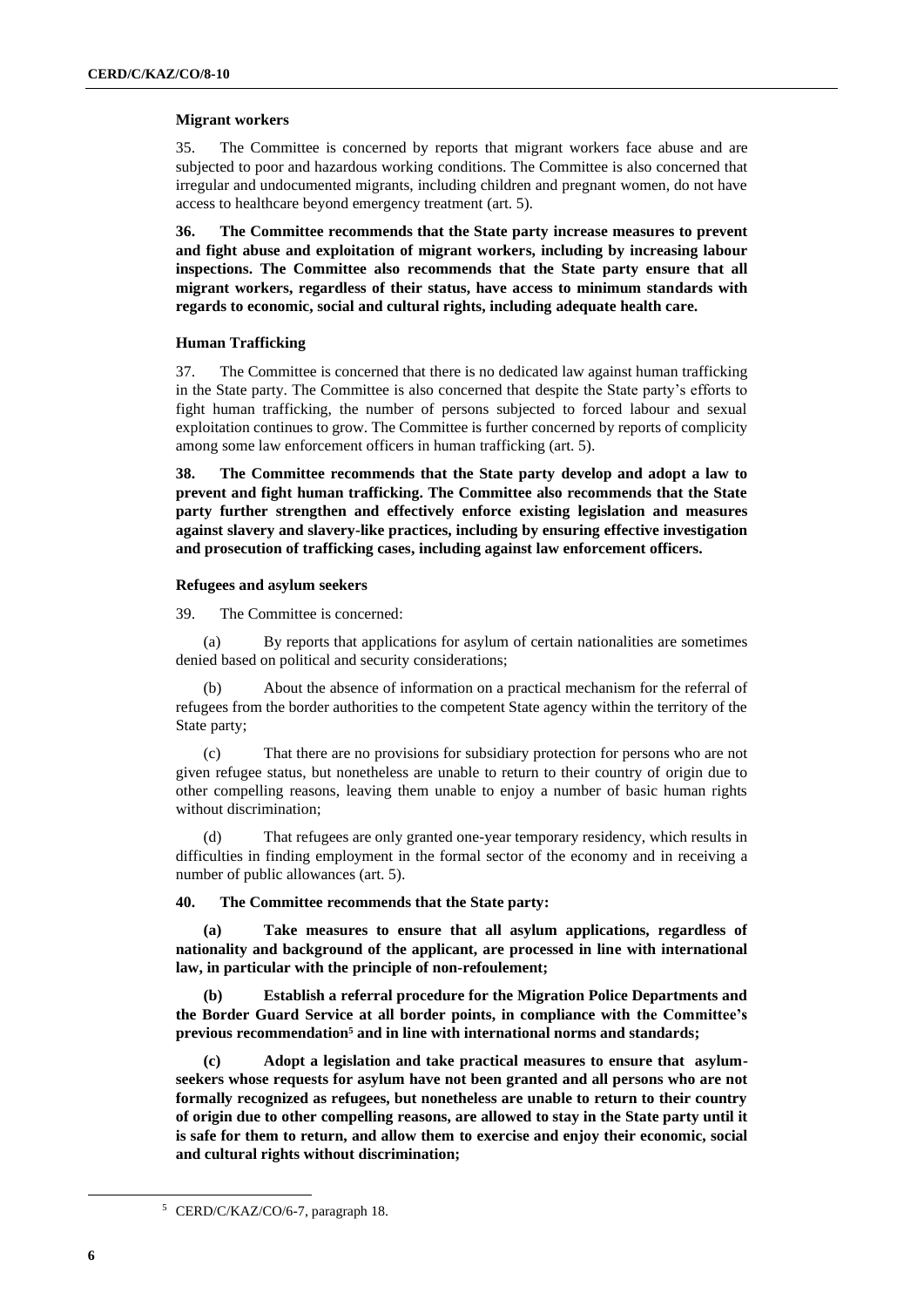#### **(d) Consider granting refugee status for at least a three-year period.**

#### **Stateless persons**

41. The Committee is concerned by reports that it is difficult for undocumented stateless persons to prove a lack of nationality, and that these persons and their children are consequently precluded from the enjoyment of a number of basic rights, including with regards to employment, education and health care. The Committee is also concerned that the Law on Citizenship includes gaps and provisions that may result in statelessness, including the provisions on deprivation of nationality introduced in 2017 (art. 5). The Committee regrets that the State party has not ratified the 1954 Convention relating to the Status of Stateless persons and the 1961 Convention on the Reduction of Statelessness.

#### **42. The Committee recommends that the State party:**

**(a) Continue its efforts to identify and provide identity documents for persons of undetermined nationality and simplify the statelessness determination procedure;**

**(b) Review and amend the Law on Citizenship, including its provisions on deprivation of nationality, to ensure that its application does not result in statelessness;**

**(c) Fully implement its national action plan under the 2014-2024 United Nations Global Action Plan to End Statelessness;**

**(d) Ratify the 1954 Convention relating to the Status of Stateless persons and the 1961 Convention on the Reduction of Statelessness.**

#### **Access to justice**

43. The Committee is concerned that the low number of complaints and court decisions in administrative, civil and criminal proceedings on acts of racial discrimination may reflect that victims have inadequate information concerning their rights, that they fear social censure or reprisals, that victims with limited resources fear the cost and complexity of the judicial process, or that there is a lack of trust in the police and judicial authorities. The Committee is also concerned that translations of the legislation in the State party, which is usually drafted in Russian, sometimes include errors, which can negatively impact the accessibility of these laws for non-Russian speakers (art. 6).

**44. The Committee recommends that the State party conduct awareness-raising activities to ensure that the public, in particular members of ethnic minorities, are aware of what constitutes racial discrimination and of available legal remedies, including free legal aid. The Committee also recommends that the State party ensure that law enforcement officials are trained to effectively consider and investigate all complaints of racial discrimination and that any reprisals against persons reporting racial discrimination are prevented and punished. The Committee further recommends that the State party provide adequate resources to ensure that accurate translations of its laws are available in the main languages spoken in the State party.** 

# **E. Other recommendations**

**Ratification of other treaties**

**45. Bearing in mind the indivisibility of all human rights, the Committee encourages the State party to consider ratifying those international human rights treaties that it has not yet ratified, in particular treaties with provisions that have direct relevance to communities that may be subjected to racial discrimination, including the International Convention on the Protection of the Rights of All Migrant Workers and Members of Their Families.** 

# **Amendment to article 8 of the Convention**

**46. The Committee recommends that the State party ratify the amendment to article 8 (6) of the Convention adopted on 15 January 1992 at the fourteenth meeting of States**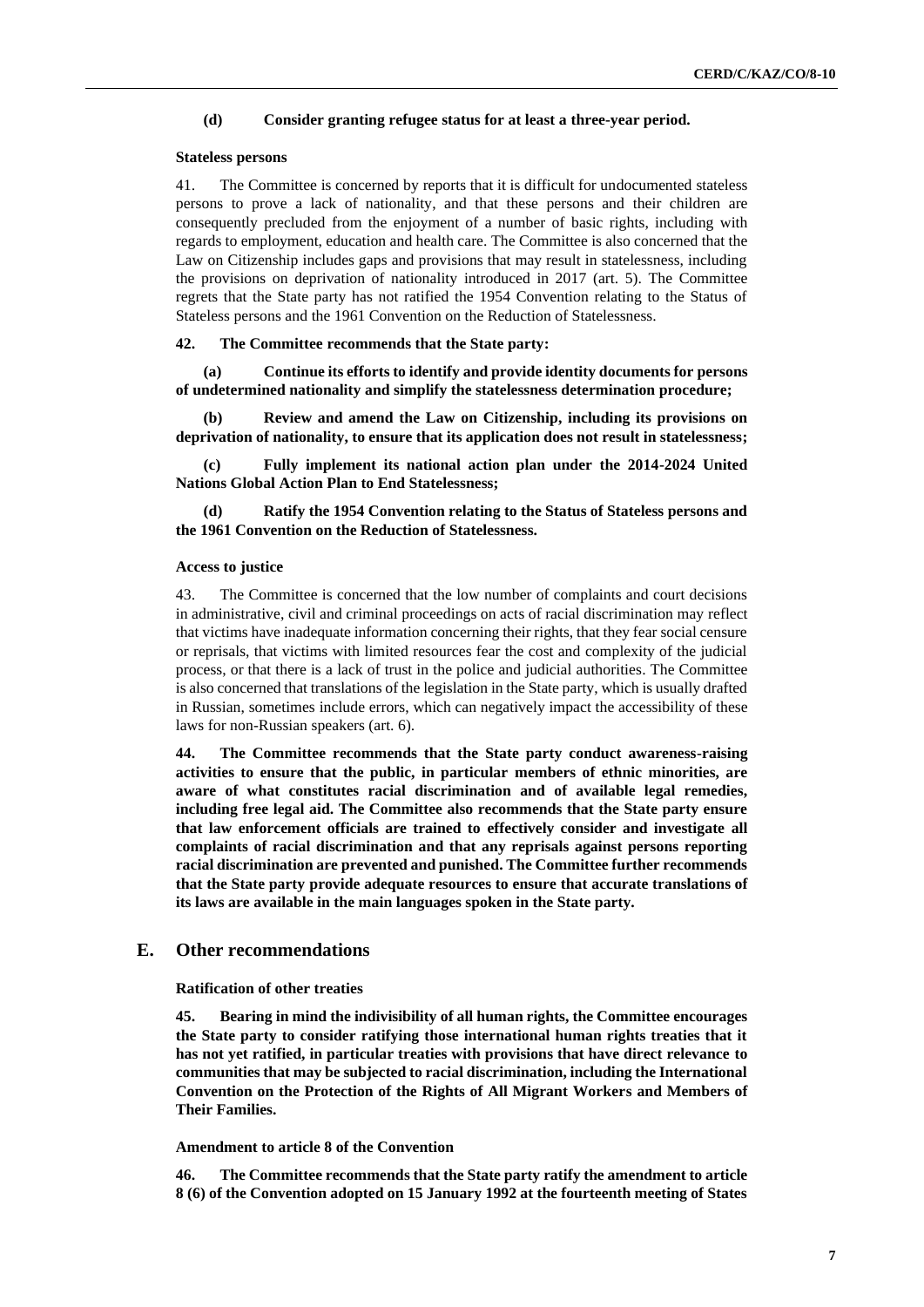**parties to the Convention and endorsed by the General Assembly in its resolution 47/111.** 

#### **Follow-up to the Durban Declaration and Programme of Action**

**47. In light of its general recommendation No. 33 (2009) on the follow-up to the Durban Review Conference, the Committee recommends that, when implementing the Convention in its domestic legal order, the State party give effect to the Durban Declaration and Programme of Action, adopted in September 2001 by the World Conference against Racism, Racial Discrimination, Xenophobia and Related Intolerance, taking into account the outcome document of the Durban Review Conference, held in Geneva in April 2009. The Committee requests that the State party include in its next periodic report specific information on action plans and other measures taken to implement the Durban Declaration and Programme of Action at the national level.** 

### **International Decade for People of African Descent**

**48. In light of General Assembly resolution 68/237, in which the Assembly proclaimed 2015-2024 the International Decade for People of African Descent, and Assembly resolution 69/16 on the programme of activities for the implementation of the Decade, the Committee recommends that the State party prepare and implement a suitable programme of measures and policies in collaboration with organizations and peoples of African descent. The Committee requests that the State party include in its next report precise information on the concrete measures adopted in that framework, taking into account its general recommendation No. 34 (2011) on racial discrimination against people of African descent.** 

### **Consultations with civil society**

**49. The Committee recommends that the State party continue consulting and increasing its dialogue with civil society organizations working in the area of human rights protection, in particular those working to combat racial discrimination, including organizations representative of the groups most exposed to racial discrimination, in connection with the preparation of the next periodic report and in follow-up to the present concluding observations.**

#### **Dissemination of information**

**50. The Committee recommends that the State party's reports be made readily available and accessible to the public at the time of their submission and that the concluding observations of the Committee with respect to those reports be similarly made available to all State bodies entrusted with the implementation of the Convention, including municipalities, and publicized on the website of the Ministry of Foreign Affairs in the official and other commonly used languages, as appropriate.**

#### **Common core document**

**51. The Committee encourages the State party to update its common core document, which dates to 4 January 2019, in accordance with the harmonized guidelines on reporting under the international human rights treaties, in particular those on the common core document, as adopted at the fifth inter-committee meeting of the human rights treaty bodies held in June 2006 (HRI/GEN/2/Rev.6, chap. I). In the light of General Assembly resolution 68/268, the Committee urges the State party to observe the limit of 42,400 words for such documents.**

#### **Follow-up to the present concluding observations**

**52. In accordance with article 9 (1) of the Convention and rule 65 of its rules of procedure, the Committee requests the State party to provide, within one year of the adoption of the present concluding observations, information on its implementation of**